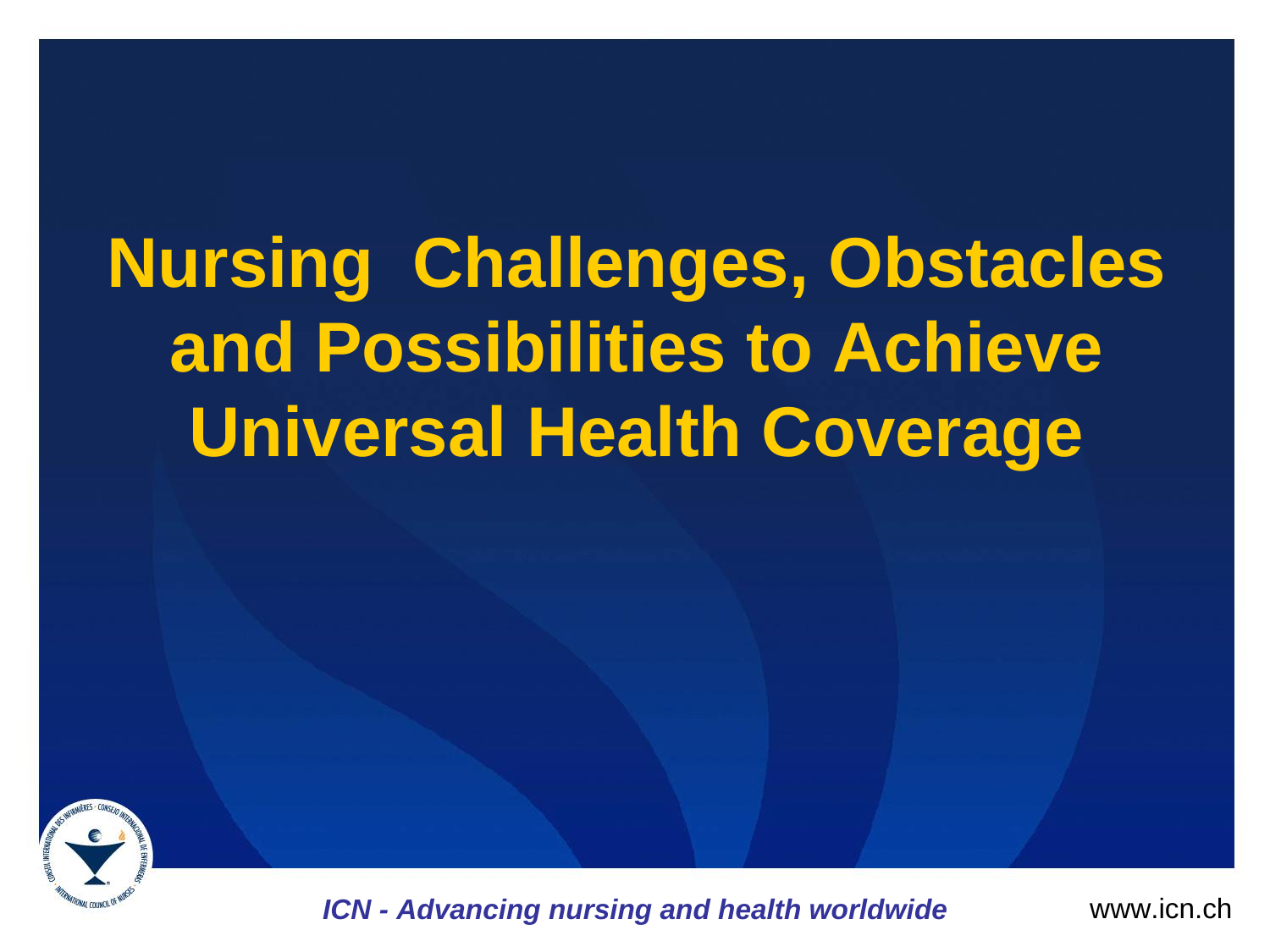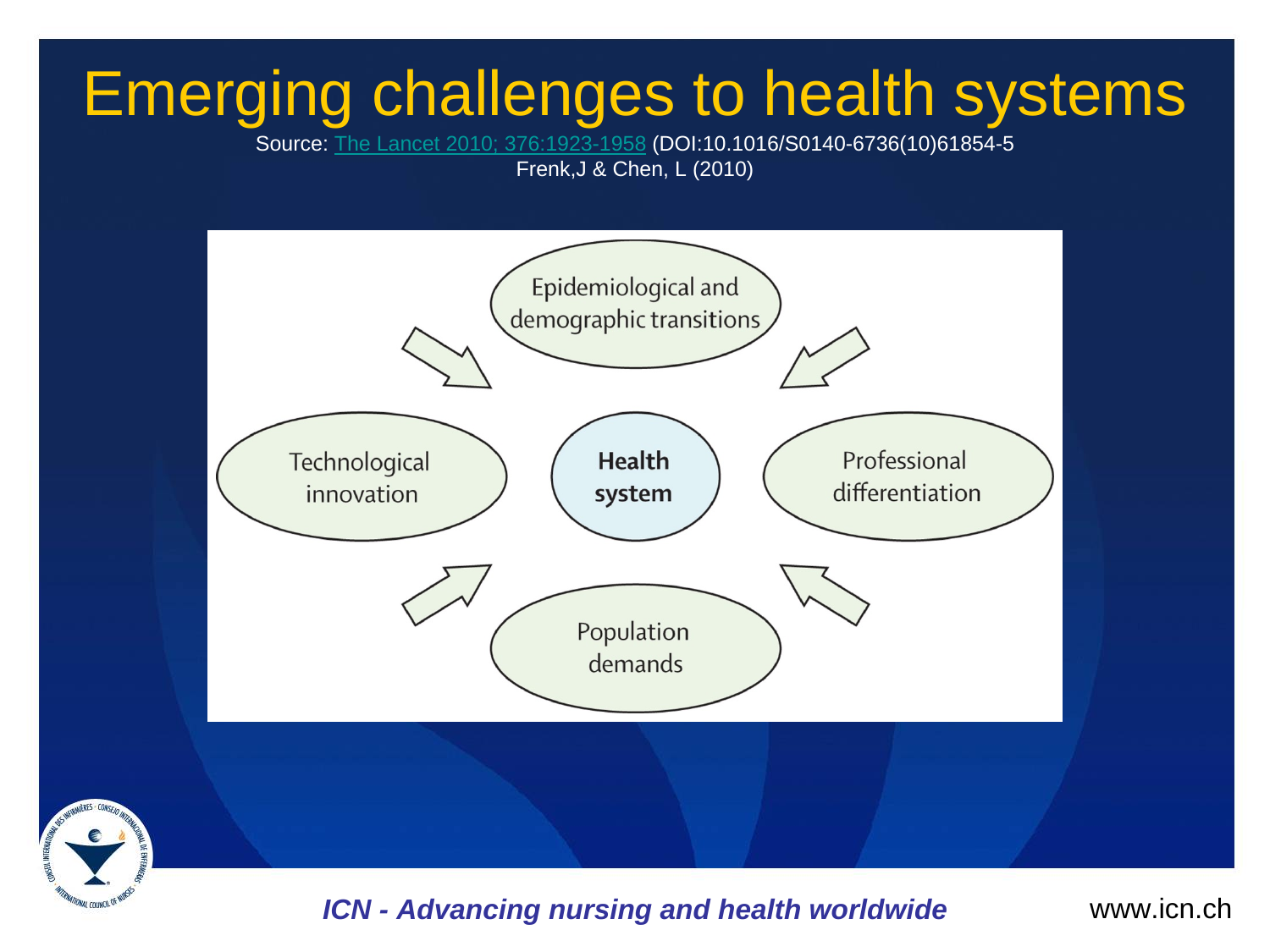#### Universal Health Coverage



#### Can address any 2 if you ignore the 3rd



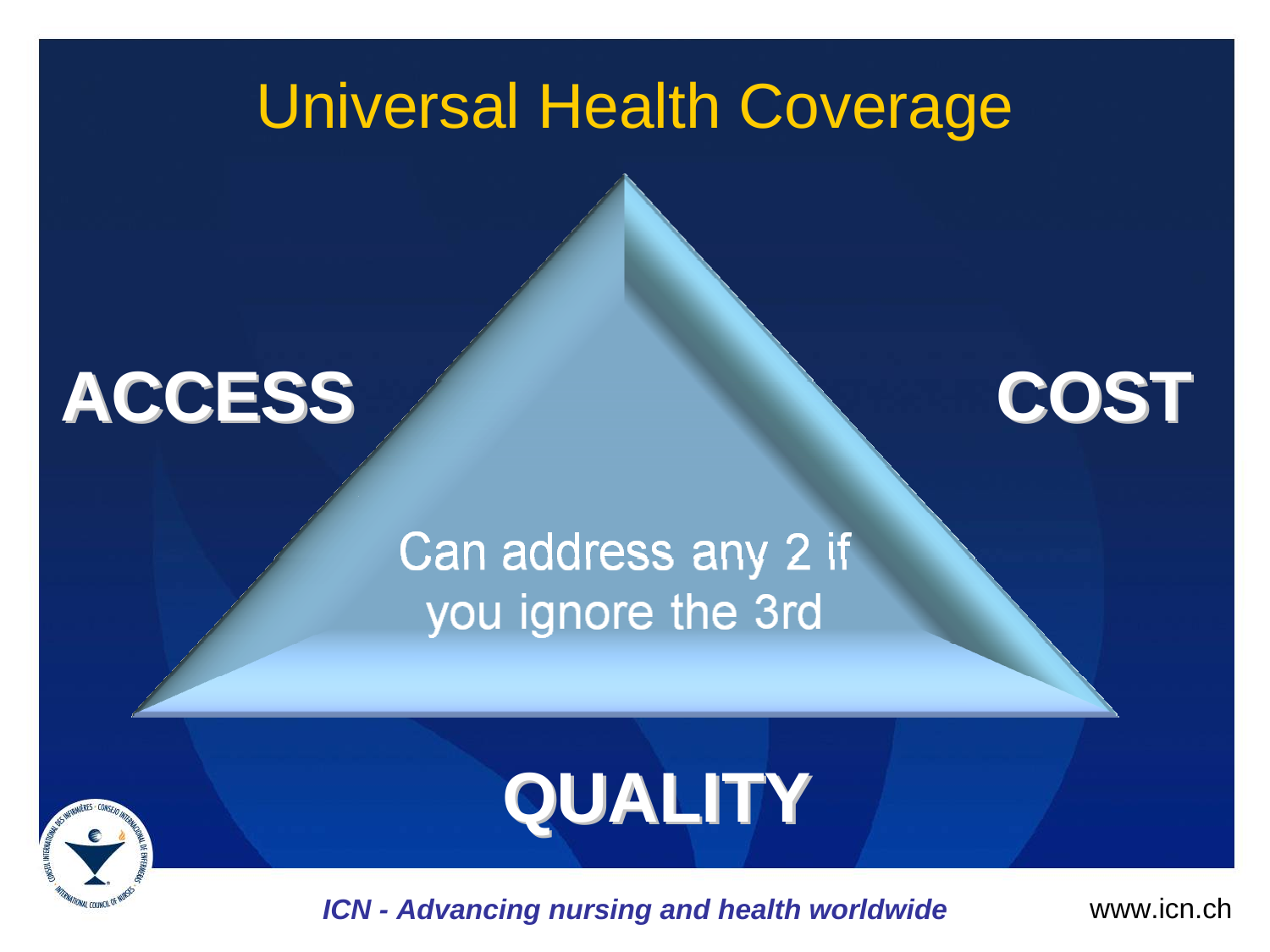#### **ACCESS**

- Widening of the inequity
- Need differential investment in those individuals and countries that don't have access
- Nurses can mobilize those less able
- Promotion, prevention, treatment and rehabilitation the essence of nursing care results in better health outcomes and universal coverage

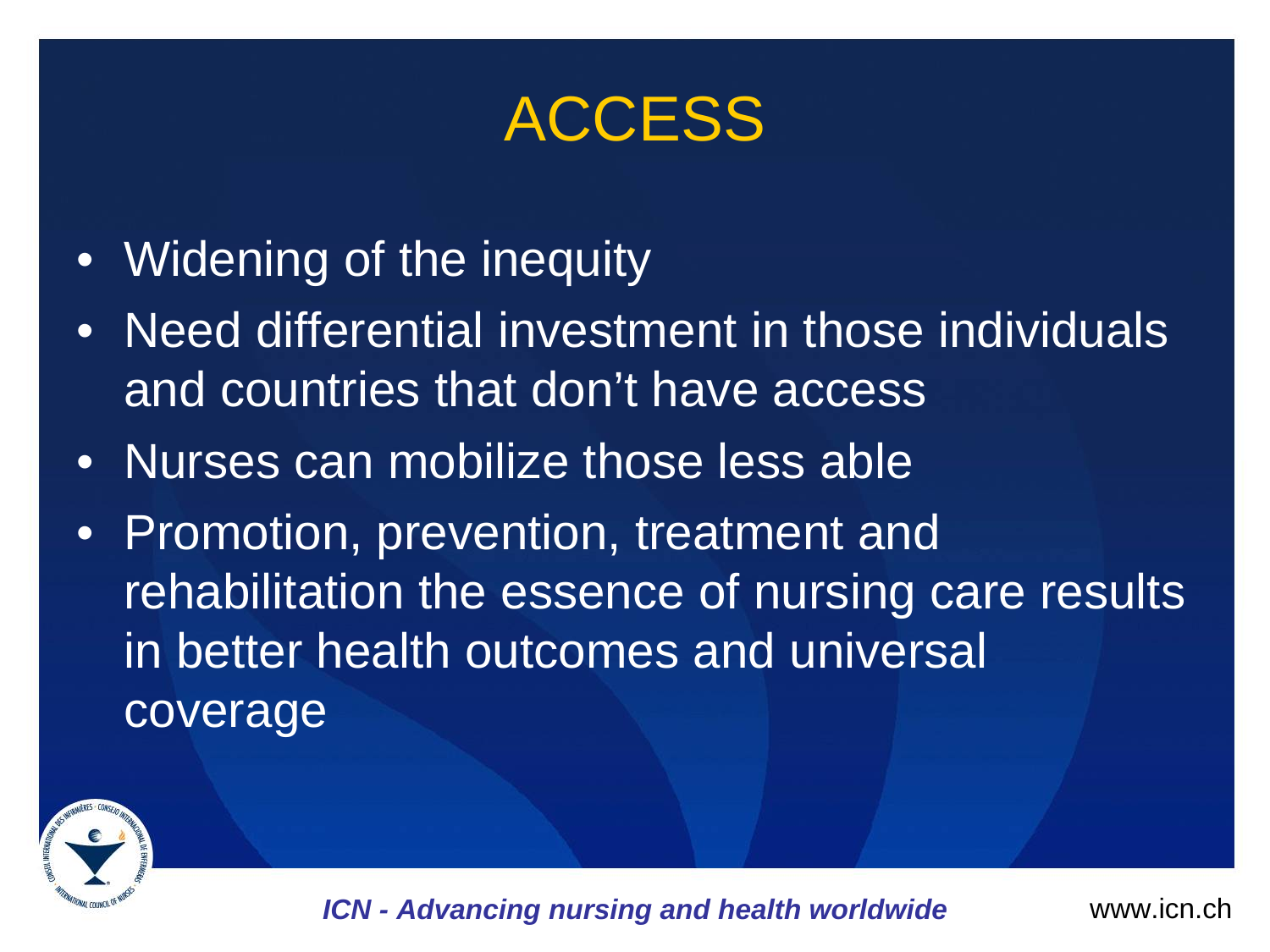#### WHAT IS NEEDED?

- Creation of an evidence based document outlining the population needs and which provider can best meet them
- Remove barriers so nurses can practice to full scope
- Support of Government and policy makers to achieve these actions

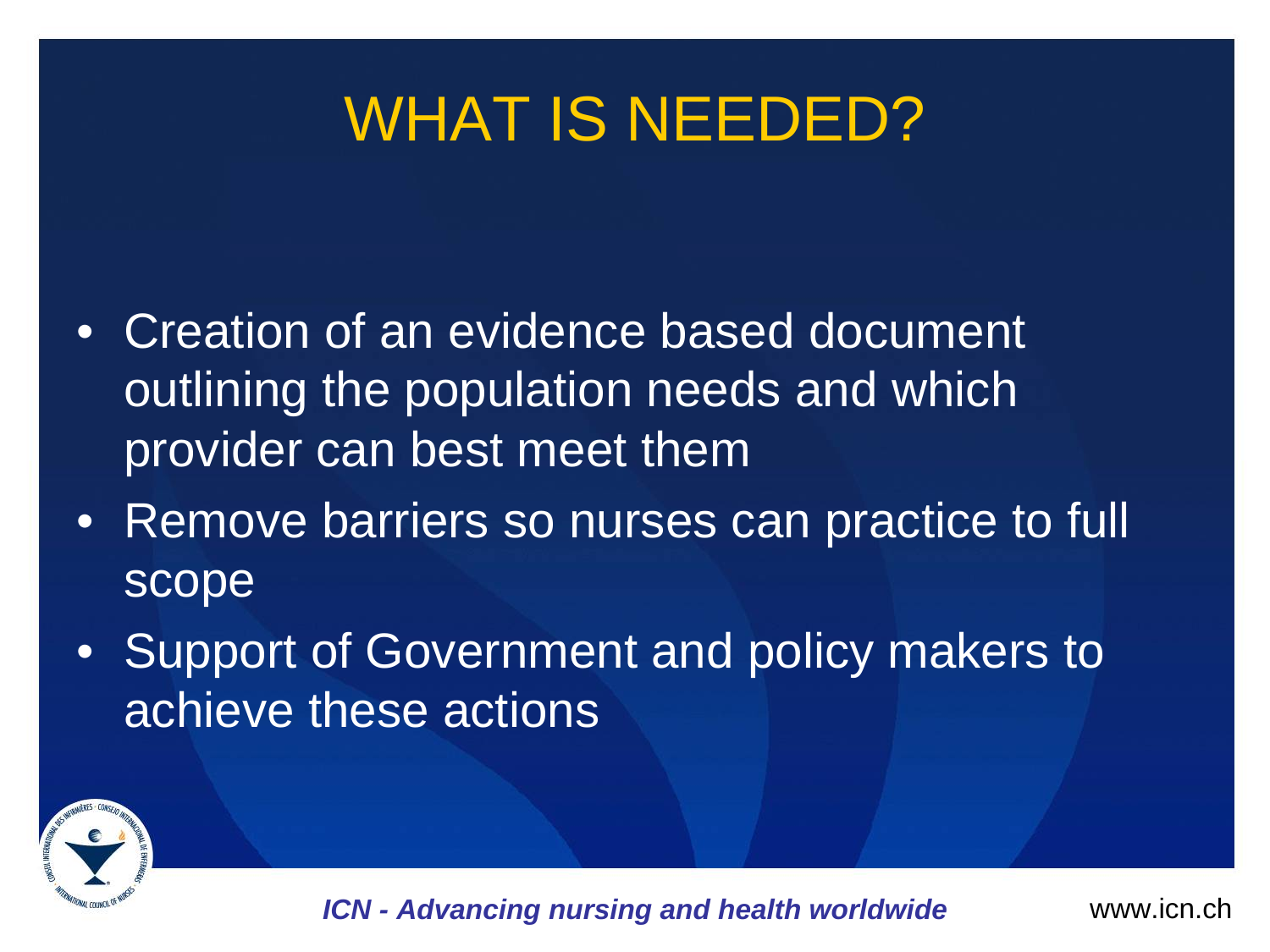#### Policy & Practice

- Government Chief Nursing and Midwifery Officers at policy tables
- Active seeking of nursing input
- Patient centered team based approach in education and care delivery
- Conversion of research into action

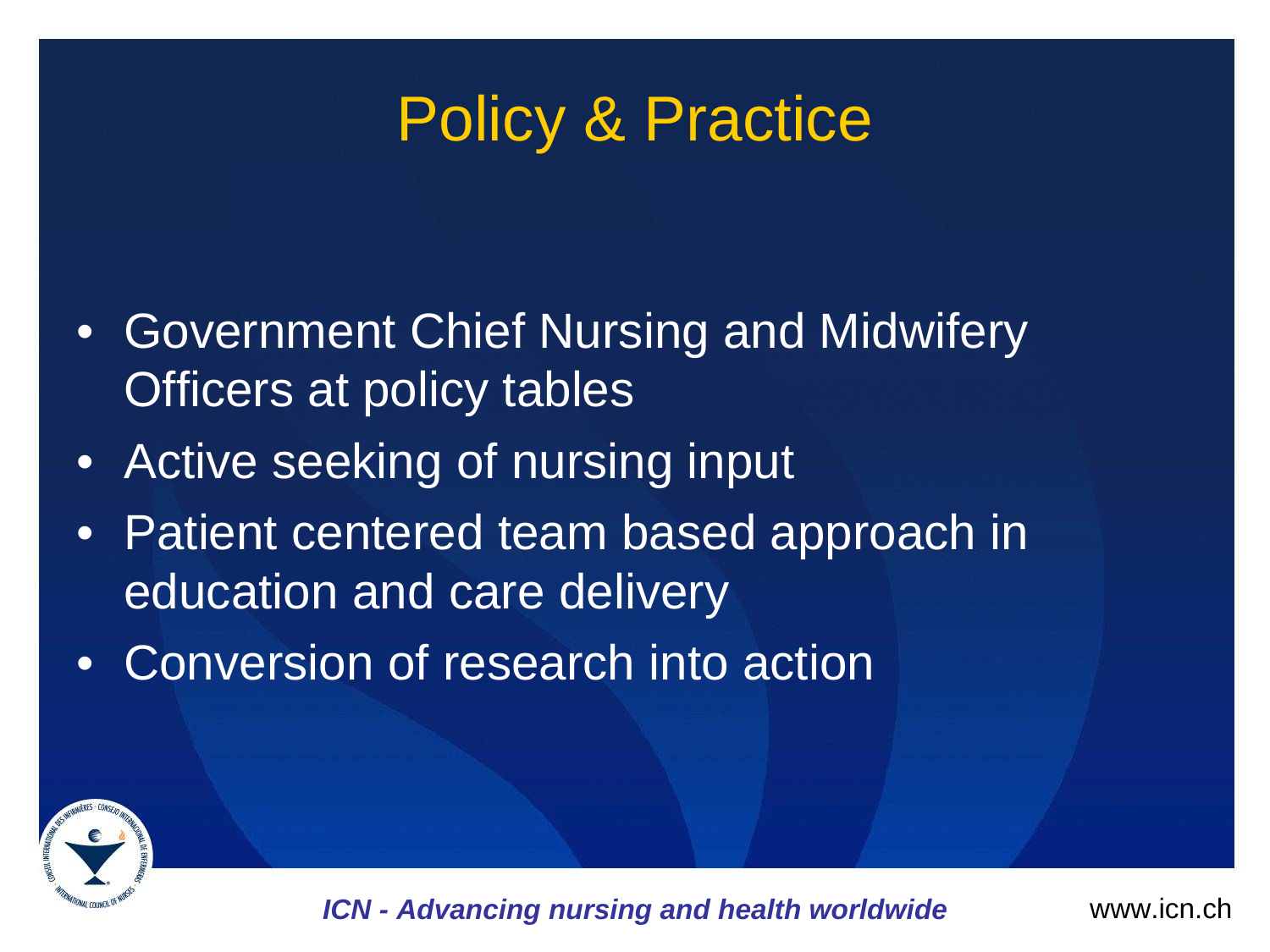COST

- Currently short-term focus without long-term sustainability
- Long-term vision needed within a short-term political agenda
- 5 year convergence opportunity?
- Mobilization of stakeholders

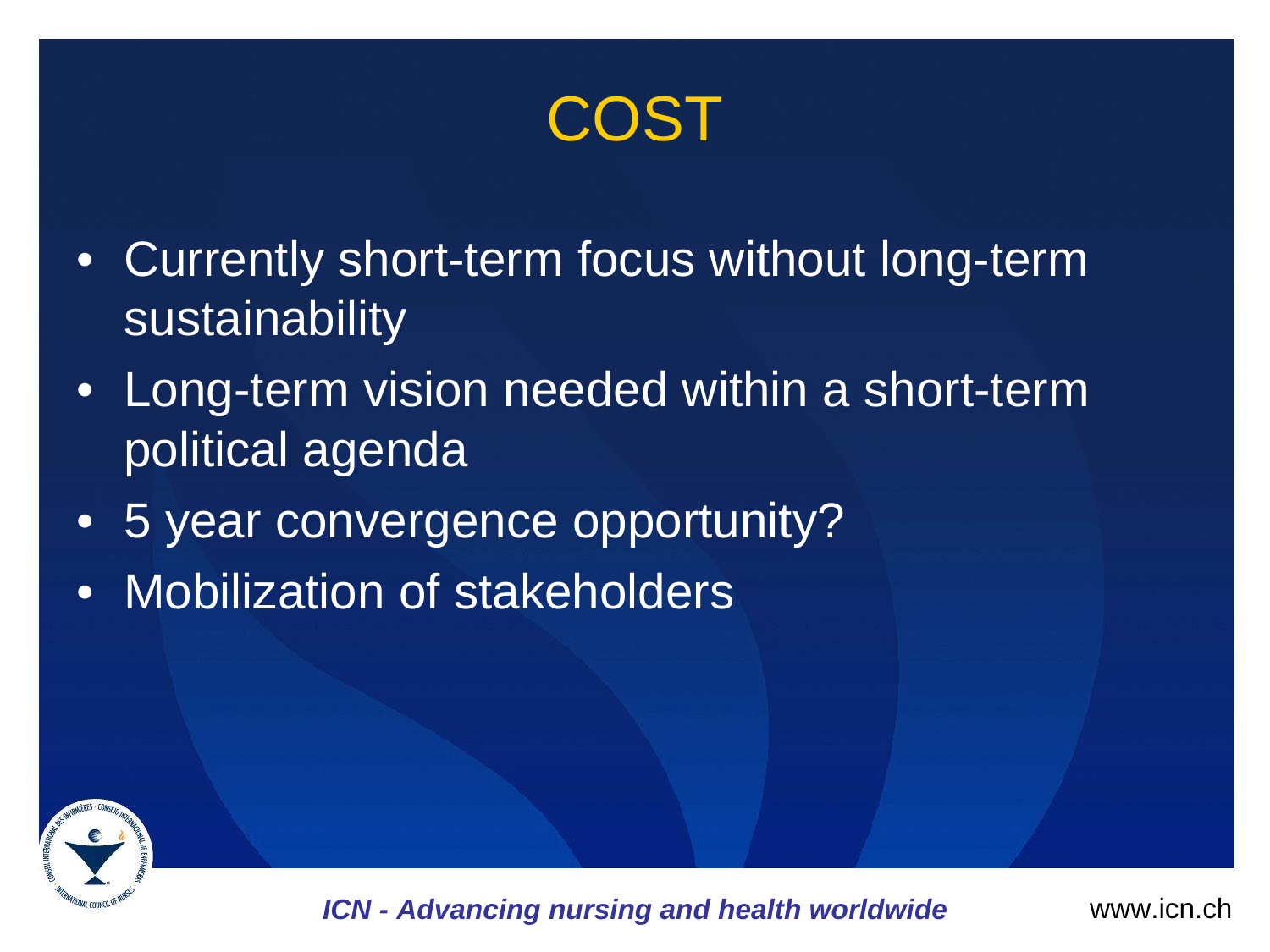## WHAT IS NEEDED?

- Problematic recognition that health expenditures will need to increase as the workforce is scaled up
- Enhancement of strategic planning and management capacity
- Continuous assessment of effect of interventions
- Sound information bases and improved data systems both in terms of accuracy and comprehensiveness

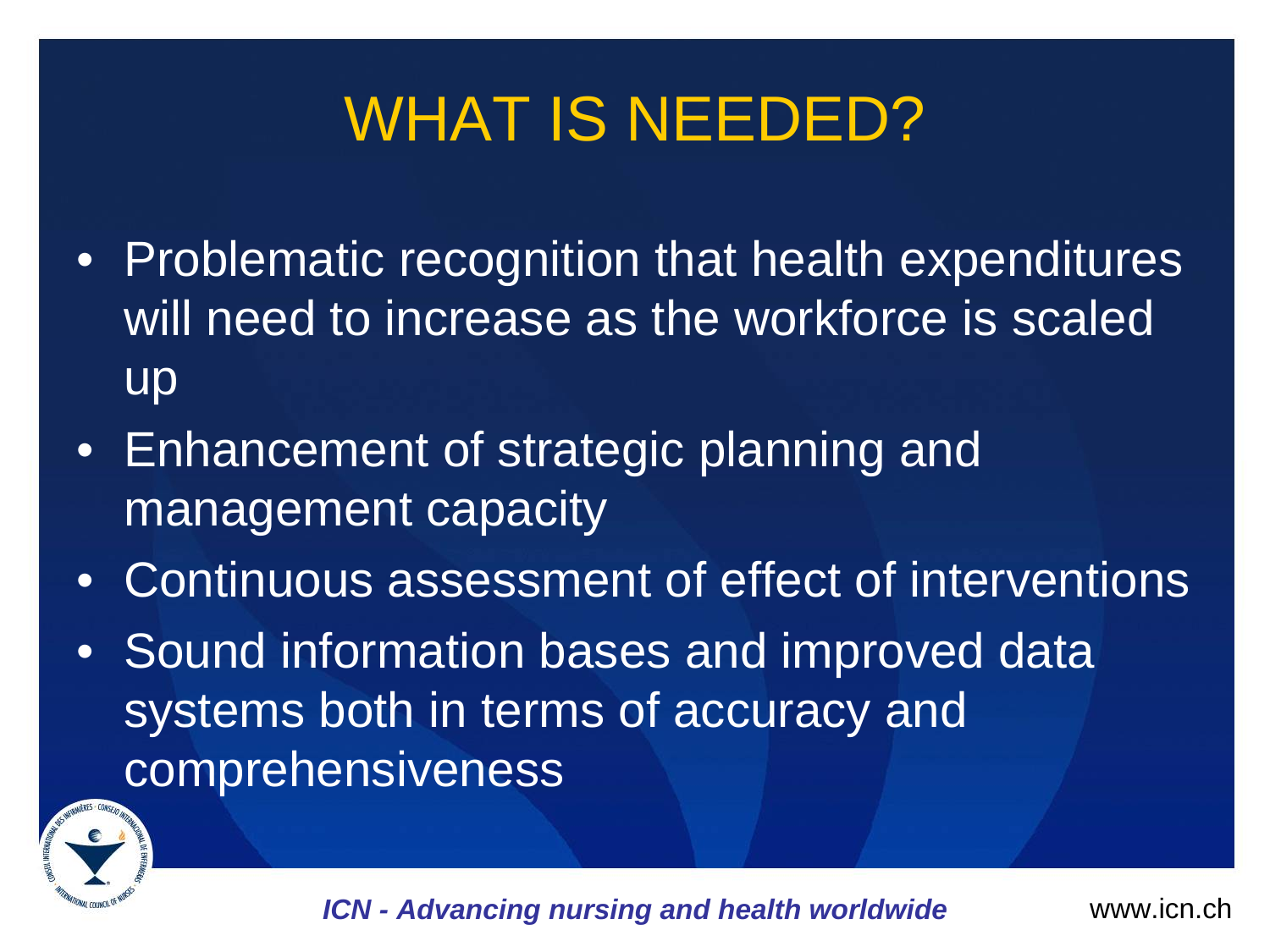#### Nursing Workforce Management

- Workforce distribution imbalances remain
- $\bullet$ Increasing migration issues
- Self sustaining production of nurses at the country level required
- Performance management through nursing leadership, supportive supervision, continuous education, career development, performance appraisals including ongoing recognition of a job well done

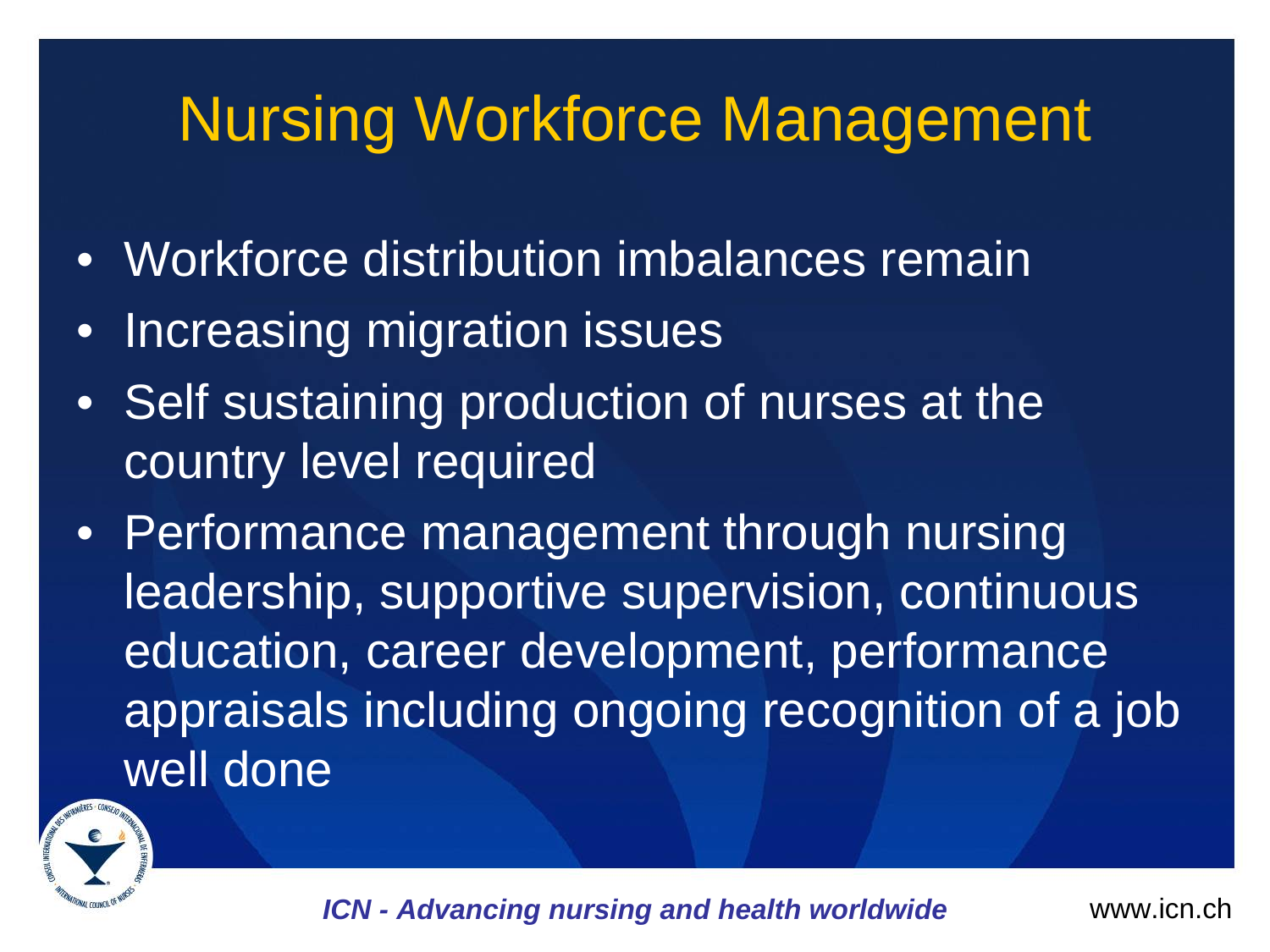#### **QUALITY**

- Public demands increased quality
- Increased productivity
- Work pressures = nurse depersonalization
- Workload must be addressed
- Recruitment and Retention crucial

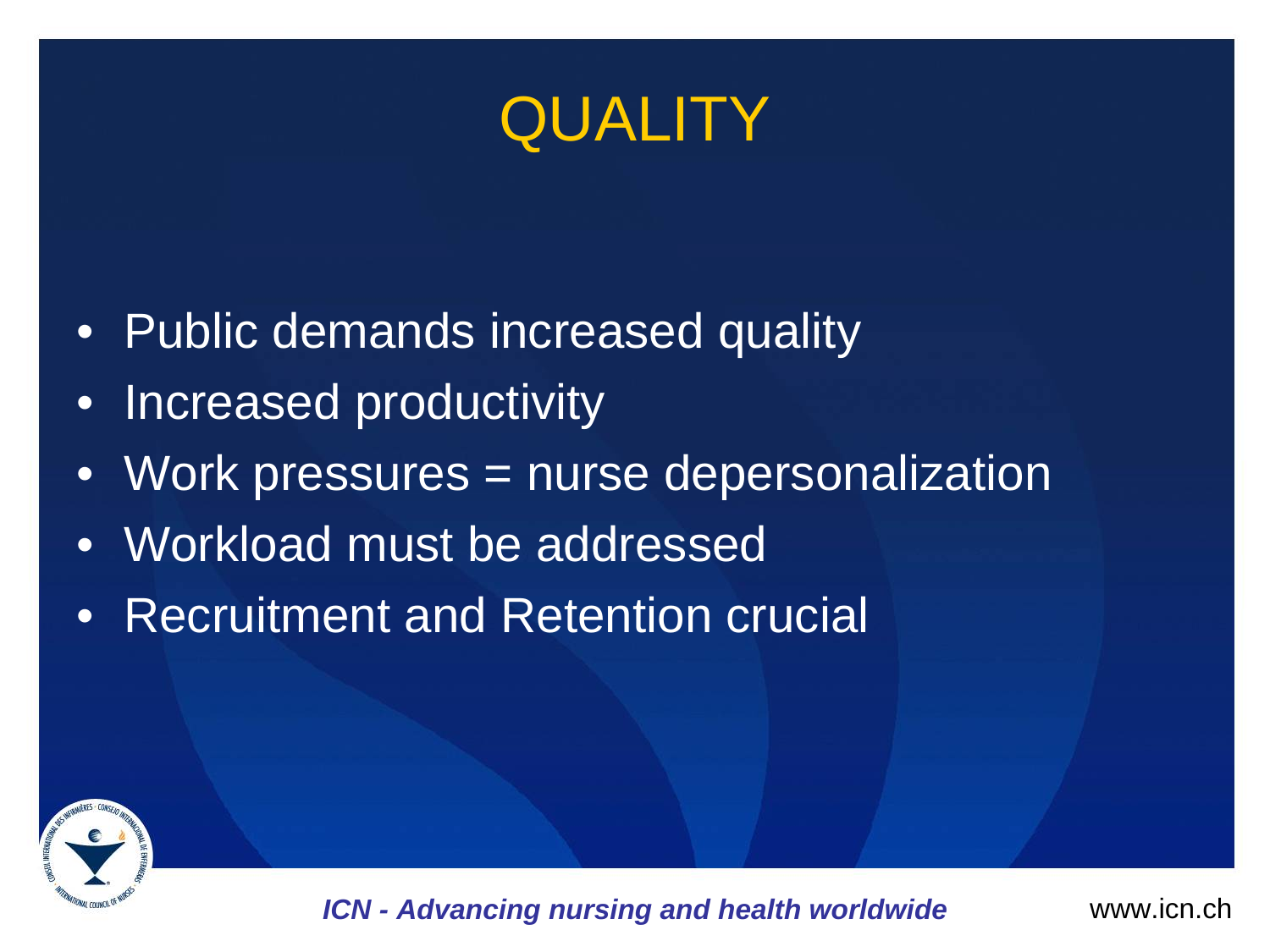#### WHAT IS NEEDED?

- Make best use of nurses in the health systemencouraged and supported to perform at their highest potential
- Proper work / positive practice environment
- Appropriate compensation
- Health and safety standards and practices
- $\bullet$ Clearly articulated regulations

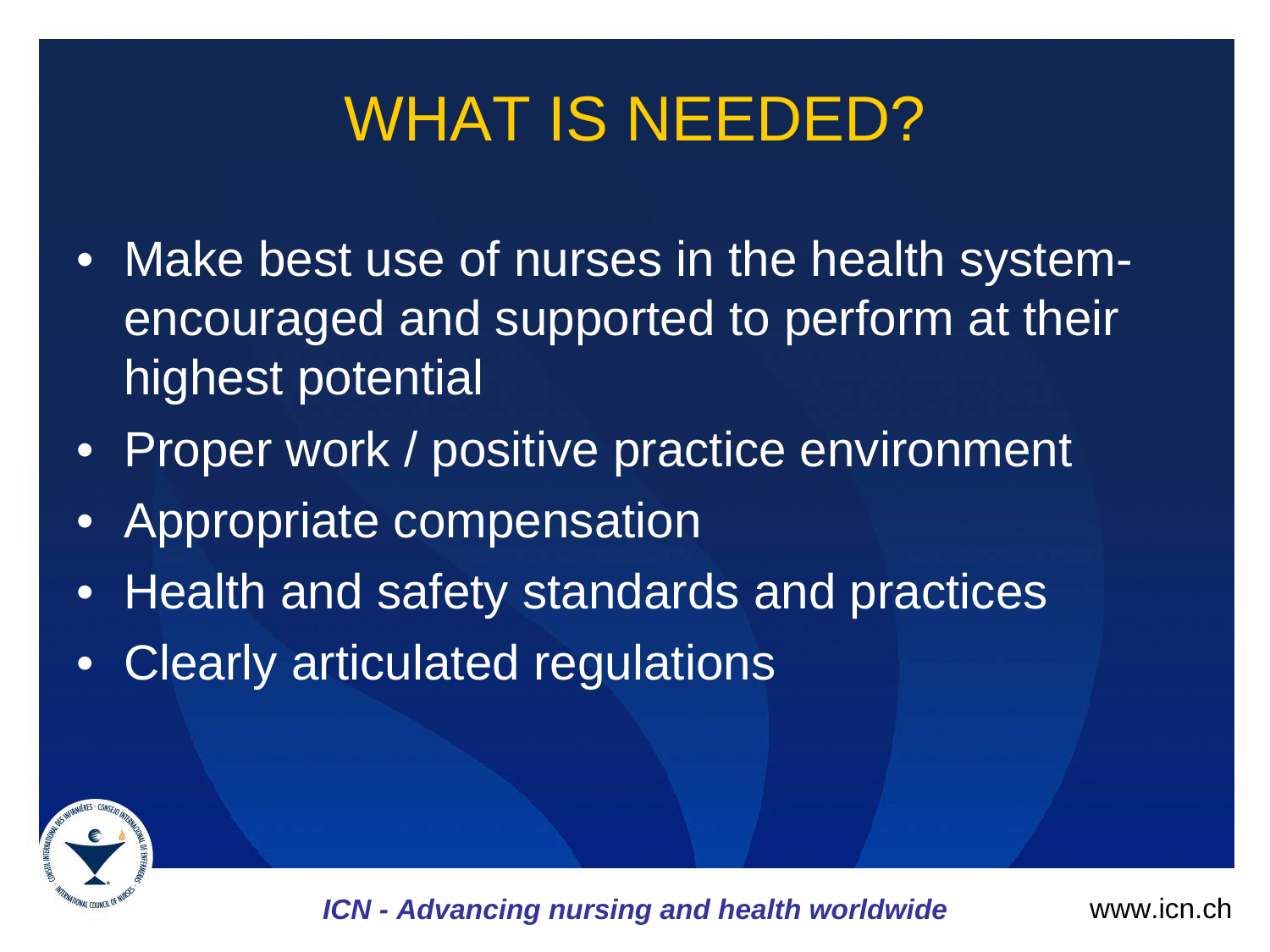## Partnerships for Nursing & Midwifery **Services**

- Maximize the contribution of nurses to health and development goals through multisectoral and interprofessional collaboration
- Global Network of WHO Collaborating Centres (44 centres world-wide)
- ICN Leadership programs
- Partnerships to sustain investments